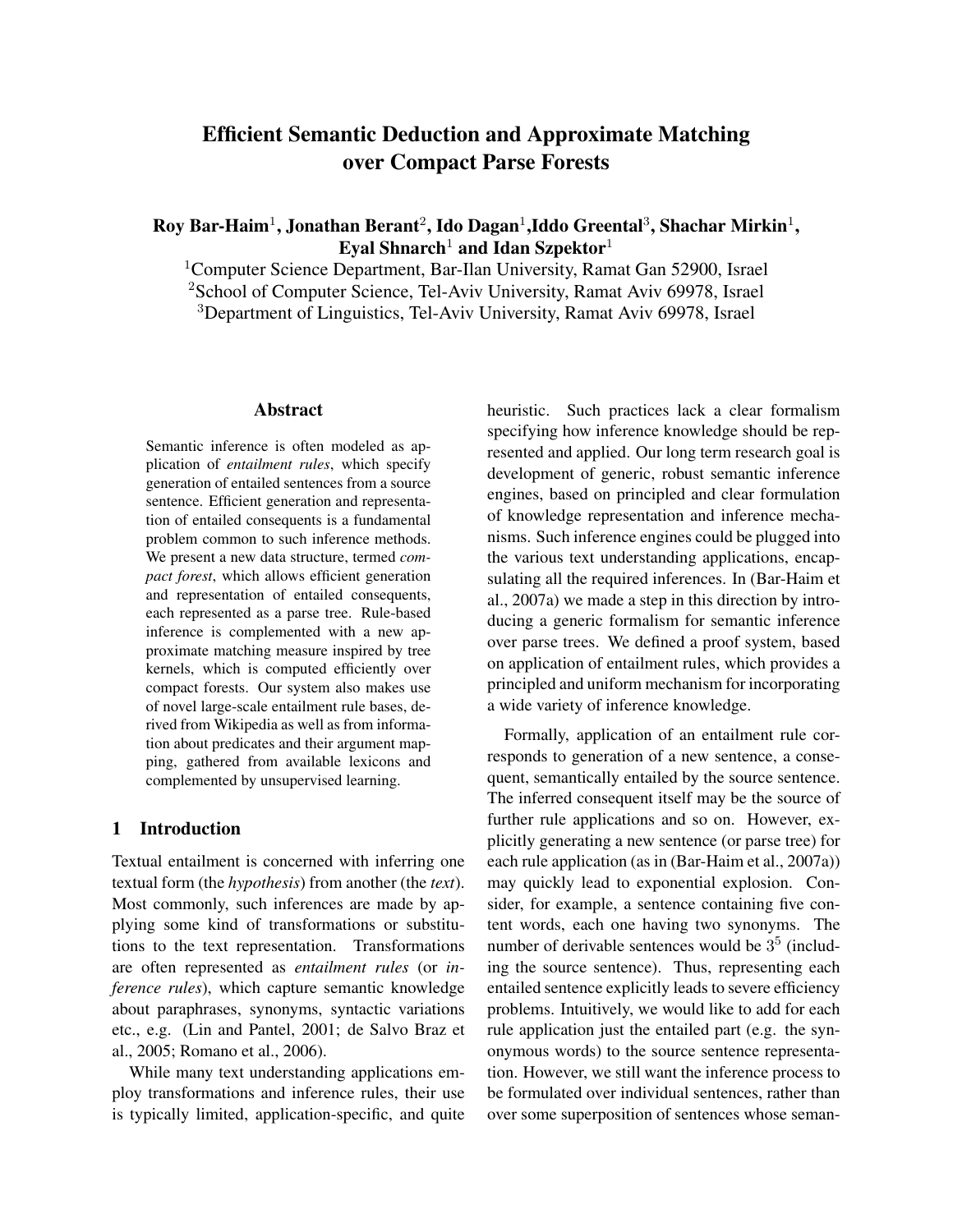tics is unclear.

The current work proposes a solution to this inherent problem. We present a novel data structure, termed *compact forest*, which allows efficient generation and representation of entailed consequents, where each consequent is represented by a dependency tree. We show how all inference operations defined in our framework, including an extension to handle co-reference, can be implemented over compact forests.

In addition to knowledge-based deduction, textual entailment systems usually employ some form of approximate matching mechanisms aiming to bridge over inevitable knowledge gaps. We present a novel approximate matching measure inspired by tree kernels, and show how it can be efficiently calculated over compact forests.

With the compact forest, large-scale rule application based on massive rule bases becomes feasible. We present two novel sources for entailment rules, each containing millions of rules: one is a resource of lexical rules, derived from Wikipedia. The other is a resource for entailment between predicates (both verbal and nominal), including mapping of their arguments. This resource is derived by integrating information from WordNet and Nomlex-plus, which is complemented by corpus-based unsupervised rule learning.

# 2 System Overview

Our system consists of three stages: (a) Preprocessing of text and hypothesis (b) Knowledge-based inference, and (c) Feature extraction and entailment classification. Preprocessing includes dependency parsing using Minipar (Lin, 1998), named-entity recognition using the Stanford NER (Finkel et al.,  $2005$ ) and co-reference resolution using OpenNLP<sup>1</sup>. In addition, we have developed a normalization module for numbers, which is applied first. The result is a set of dependency trees for the text (and a single tree for the hypothesis) with additional annotations of co-reference and named-entities. Next, our inference engine applies to the text trees entailment rules derived from diverse knowledge sources, aiming to bring it closer to the hypothesis. The set of inferred trees is efficiently represented as a *compact forest* (see next section). A small set of 'canonization' entailment rules (such as passive-toactive transformation) is also applied to the hypothesis. The resulting pair  $(F, H)$  of the compact forest inferred from the text and the transformed hypothesis tree is passed to the final stage - feature extraction and entailment classification. The features measure coverage of  $H$  by  $F$ , and detect various types of mismatches between  $H$  and  $F$ .

# 3 Inference

This section starts with briefly (and somewhat informally) reviewing the inference formalism introduced in (Bar-Haim et al., 2007a) (Section 3.1), continues with presenting its new efficient implementation using compact forests (Section 3.2) and concludes with additional enhancements for handling co-reference (Section 3.3).

# 3.1 Inference Framework Review

Given two syntactically parsed text fragments, termed *text* and *hypothesis*, the inference system tries to *generate* the hypothesis from the text by applying a sequence of *entailment rules*. Entailment rules represent tree transformations, and the inference system aims to transform the text into the hypothesis through a sequence of intermediate parse trees, similar to a proof process in logic.

More specifically, text and hypothesis are represented as dependency trees, where nodes are annotated with lemma and part-of-speech, and edges are annotated with dependency relation. A rule ' $L \rightarrow$ R' is primarily composed of two templates, termed *left-hand-side* (L), and *right-hand-side* (R). *Templates* are dependency subtrees which may contain *variables*, matching any lemma. Figure 1(a) shows a sample rule, representing passive-to-active transformation. Applying this rule to the sentence *'Beautiful Mary was seen by John yesterday'* generates the sentence *'John saw beautiful Mary yesterday'*.

Rule application first matches  $L$  in the source tree s. A successful match *binds* L's variables to nodes or subtrees in s. In our example, the variable V binds to the verb *see*, N1 binds to *Beautiful Mary* and N2 binds to *John*. Based on this binding, R's variables are instantiated. In addition, a rule may specify *alignments* between nodes in L and

<sup>1</sup> http://opennlp.sourceforge.net/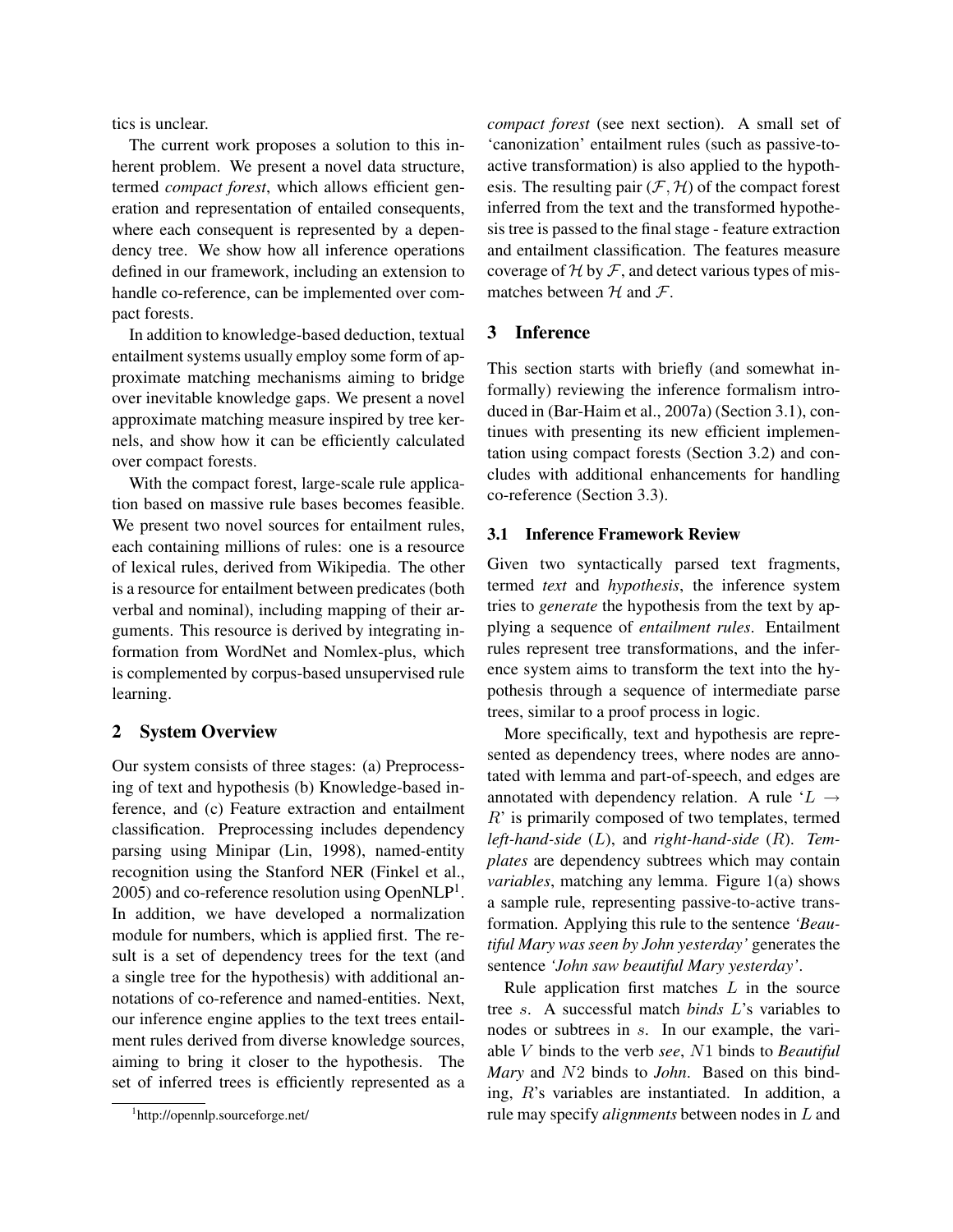R, indicating that any modifiers of the source node which are not part of the rule structure should also be copied to the target node. In our example, the alignment between the V nodes indicates that *yesterday* (modifying *see*) should be copied to the generated sentence.

The final step in rule application is generation of the derived tree  $d$ . Let  $r$  be the instantiated  $R$ , and  $l$  be the subtree matched by  $L$ . Our formalism has two methods for generating the derived tree: *substitution* and *introduction*, as specified by the rule type. With *substitution* rules, the derived tree d is obtained by making a local modification to the source tree s. Except for this modification  $s$  and  $d$  are identical (a typical example is a lexical rule, such as  $buy \rightarrow pur$ *chase*). For this rule type, d is formed by copying s while replacing  $l$  (and the descendants of  $l$ 's nodes) with  $r$ . This is the case for the passive rule. By contrast, *introduction* rules are used to make inferences from a subtree of s, while the other parts of s are ignored and do not affect  $d$ . A typical example is inference of a proposition embedded as a relative clause in s. In this case, the derived tree  $d$  is simply taken to be r.

#### 3.2 Efficient Inference over Compact Forests

Generating explicitly a new dependency tree at each inference step provides an intuitively clear formulation for inference at the lexical-syntactic level. However, as shown in the introduction, it leads to exponential explosion. Thus, while we would like to keep our inference formalism, it is crucial to improve its implementation efficiency.

In our new implementation, each rule application generates only the right-hand side, R. In this respect, we follow the general idea of Braz et al. (2005), who "augmented" the text representation only with the right-hand-side of the applied entailment rule. However, in their work, both rule application and the semantics of the resulting "augmented" structure were not fully specified. By contrast, our method is fully formalized, and the semantics of the resulting structure, termed *compact forest* is the same as before: it represents a collection of trees, including the original text trees as well as inferred trees (consequents). Although common subtrees are shared, the distinction between individual consequents is kept. Matching a subtree against the forest only succeeds if the subtree is fully matched within a particular consequent (rather than spread over multiple consequents). Independent rules are applied in parallel, reducing complexity from exponential to linear.

The *Compact Forest* data structure. A compact forest  $F$  represents a set of dependency trees. Figure 1(b) shows an example of a compact forest, containing both the source sentence and the derived sentence, after applying the passive-to-active transformation. Formally,  $\mathcal{F} = (\mathcal{N}, \mathcal{E})$  is composed of a set  $\mathcal N$  of nodes, and a set  $\mathcal E$  of *disjunction edges* (*dedges* in short), an extension of dependency edges.

d-edges specify choice among multiple source nodes, as well as choice among multiple target nodes. In our example, we may choose to connect the root to the left *see*, resulting in the source passive sentence, or to the right *see*, resulting in the derived active sentence. Similarly, since *John* appears in both sentences, its incoming edge specifies a choice between two possible parents. It is important to note that in both cases the alternatives are *disjoint*, namely, belong to different trees in the forest. More formally, A *d-edge* d has a set of source nodes,  $S_d$  and a set of target nodes,  $T_d$ . Each source node  $n$  within  $d$  is annotated with a dependency relation,  $rel<sub>d</sub>(n)$ . A disjunction edge represents a set of disjoint dependency edges, whose endpoints are given by the cartesian product  $S_d \times T_d$ , and the dependency relation of each edge is determined by the source node (given by the *rel* function).

 $F$  is assumed to be acyclic, and has an (artificial) root node with a single outgoing d-edge, where the target nodes are the roots of the forest trees. Except for the root node, all nodes have a single incoming d-edge. These properties are guaranteed by the initialization of the compact forest, and maintained by the inference operations applied to it, as we discuss next.

Since a dependency edge is a special case of a d-edge (with a single source and target), transforming a dependency tree into a compact forest is trivial. The set of individual trees encoded by the forest can be recovered by traversing  $\mathcal F$  starting from the root, and for each outgoing d-edge d choosing one of the target nodes in  $T_d$ . Since the compact forest is acyclic, this procedure is guaranteed to terminate,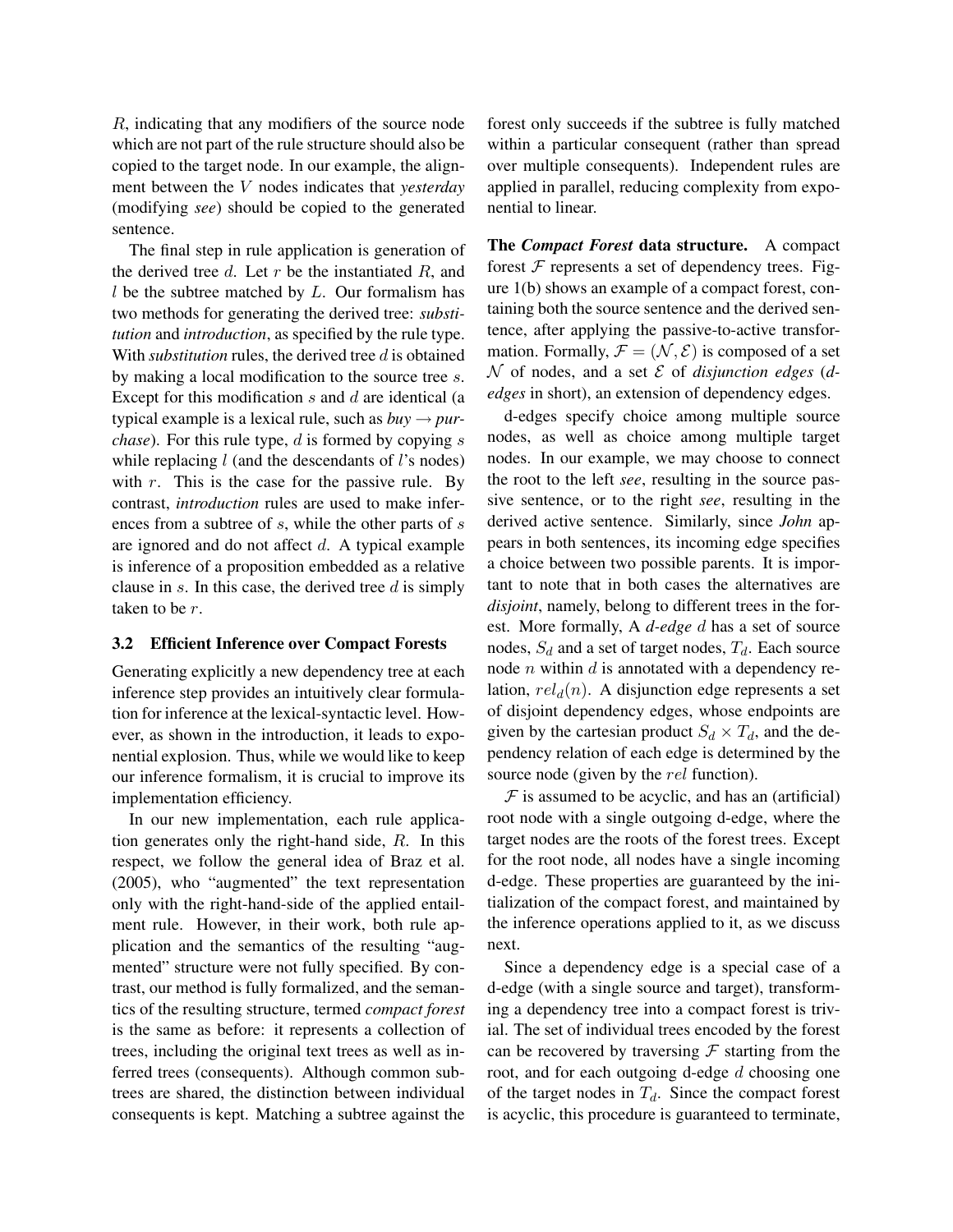

(a) Passive to active transformation (substitution rule). The dotted arc represents alignment.



(b) A compact forest containing both the source sentence "beautiful Mary was seen by John yesterday", and the inferred sentence "John saw beautiful Mary yesterday" resulting from the application of the rule in (a). d-edges are shown as point nodes, connected by incoming edges to source nodes and by outgoing edges to target nodes. Nodes and d-edge parts added to the compact forest by this rule application are shown in gray. Parts of speech are omitted.

Figure 1: Applying an entailment rule to a compact forest.

and each resulting extracted structure will be a tree. Each such sequence of choices leads to a different tree, and the set of all derivable trees makes up the forest. As mentioned above, the choice between the two "see" nodes leads to two different trees.

**Forest initialization**  $\mathcal F$  is initialized with the set of dependency trees generated from the text at preprocessing, with their roots connected to the forest root.

**Rule application** Application of a rule ' $L \rightarrow R$ ' to  $\mathcal F$  begins by matching  $L$  in  $\mathcal F$ . A match  $m$  of a tree  $(L$  in this case) in a compact forest is a 1-1 function mapping each node in the tree to a compatible node in the forest, so that for each edge  $s \rightarrow t$  in the tree with dependency relation dep , there is a d-edge d in the forest such that  $m(s) \in S_d$ ,  $m(t) \in T_d$  and  $rel<sub>d</sub>(m(s)) = dep$ . As noted above, a tree should be matched only as a subtree of a particular tree in the forest. In other words, the match must not include disjoint edges. This requirement is realized by not allowing multiple edges to be matched in the same d-edge. We denote by  $l$  the subtree in  $\mathcal F$  matched by L.

Next, a copy r of R is added to  $\mathcal F$ . We now need to instantiate each variable X in r. For *leaf variables*, defined as variables which are leaf nodes in both  $L$  and  $R$ , the subtree they bind to can simply be shared with  $r$ . Let  $t$  be the subtree we would like to share, and  $d$  be the incoming d-edge of its root. Then we simply add the parent  $p$  of  $X$  in  $r$  to set of source nodes in d, and set  $rel_d(p)$  to the relation between p and  $X$  (in  $r$ ). Then  $X$  itself can be removed from  $r$ . In our example, since  $N1$  and  $N2$  are leaf variables,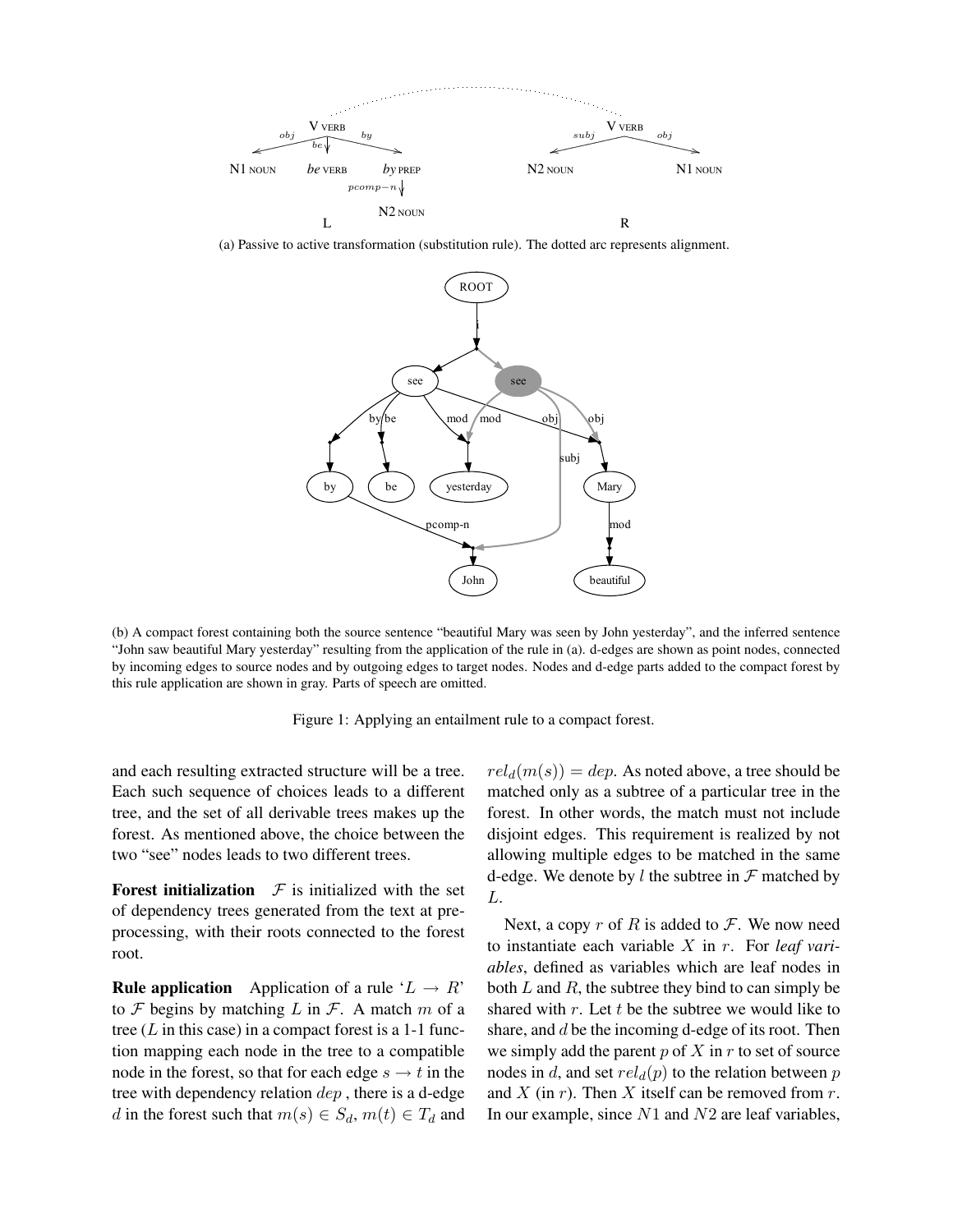*beautiful Mary* and *John* are shared this way. Modifiers of aligned nodes such as *yesterday* are shared in an analogous fashion.

If  $X$  is not a leaf variable (e.g.  $V$  in the example), it cannot be shared this way, because it would typically have different modifiers in  $L$  and  $R$ . Therefore,  $X$  is instantiated with a copy of the source node (as with the duplication of *see*). However, defining alignment between the  $X$ 's occurrences in  $L$  and  $R$ allows sharing of modifiers which are not part of the rule structure, such as *yesterday*. Such alignments are implicitly assumed for non-leaf variables.

Finally,  $r$  is set as an alternative to either  $l$  (for substitution rules), or to the other trees in the forest (for introduction rules). In the former case, r's root is added to the target node set of l's root incoming d-edge. In the latter case, it is added to the target node set of the forest root outgoing d-edge.

It can be verified that if the forest is acyclic (as with our initialization), it will remain acyclic after each rule application. Applying the rule in our example added only a single node and linked it to four d-edges, compared to duplicating the whole tree if all trees are represented explicitly, as in our RTE-3 system.

## 3.3 Handling Co-Reference

We extended our framework to handle co-reference. Co-reference is defined as an equivalence relation between complete subtrees, which corresponds to a co-reference chain. Each subtree is represented by its root node. To allow inference based on coreference relation, we introduced *co-reference substitution*, an inference mechanism similar to our substitution rules, which allows for each pair of coreferring subtrees to replace each other. Given coreference information obtained from preprocessing, all substitutions in which the substituting subtree is not a pronoun are performed prior to any rule application. Similar to application of substitution rules, in co-reference substitution the substituting subtree is cloned and its root is added as a target node of the incoming d-edge of the replaced tree.

#### 4 Entailment Rules

Our inference engine applies diverse types of entailment rules, derived from various sources. After a brief review of rule types retained from our RTE-3 system, this section describes three novel types of entailment rules added to this year's system: lexical rules from Wikipedia, lexical-syntactic rules from WordNet, and new annotation rules for polarity.

#### 4.1 RTE-3 Rules

The following rule types were retained from our RTE-3 system (Bar-Haim et al., 2007b): (a) *Syntactic rules:* These rules capture entailment inferences associated with common syntactic structures, such as conjunction, relative clause, apposition, etc. (b) *WordNet lexical rules:* Lexical rules were derived from WordNet<sup>2</sup> using the *synonym*, *hyponym*, *hyponym instance* and *derivation* relations. (c) *DIRT rules:* The DIRT algorithm (Lin and Pantel, 2001) learns entailment rules between binary predicates, e.g. *'*X explain to Y→X talk to Y'. We used the version described in (Szpektor and Dagan, 2007), which learns canonical rule forms.

## 4.2 Lexical Entailment Rules from Wikipedia

Wikipedia is becoming a popular resource for extraction of semantic relationships. Recently, Shnarch (2008) created an extensive resource of lexical entailment rules from Wikipedia, using several extraction methods. This resource consists of 8 million rules, and was found to be fairly accurate. We used rules extracted by the following methods, which were found to be the most accurate: (a) *Be-Complement*: as the first sentence in Wikipedia typically consists of a definition of the title, this extraction method creates a rule between noun complements of the verb *be* in the sentence and the article title, e.g. *'Adi Shamir is an Israeli Cryptographer'*; (b) *Title Parenthesis*: a common convention in Wikipedia for ambiguous titles is adding a descriptive term in parenthesis at the end of the title, like *Graph (Mathematics)*. In such cases a rule is created between the main part of the title and its parenthesized description; (c) *Redirect*: a bidirectional rule based on Wikipedia's redirections between user queries and the title they are redirected to (e.g. *Yankee land* is redirected to *United States*); (d) *Link*: a rule between a link in the text and the article title it links to. For example,

 $2$ We used the MIT Java WordNet Interface, http://projects.csail.mit.edu/jwi/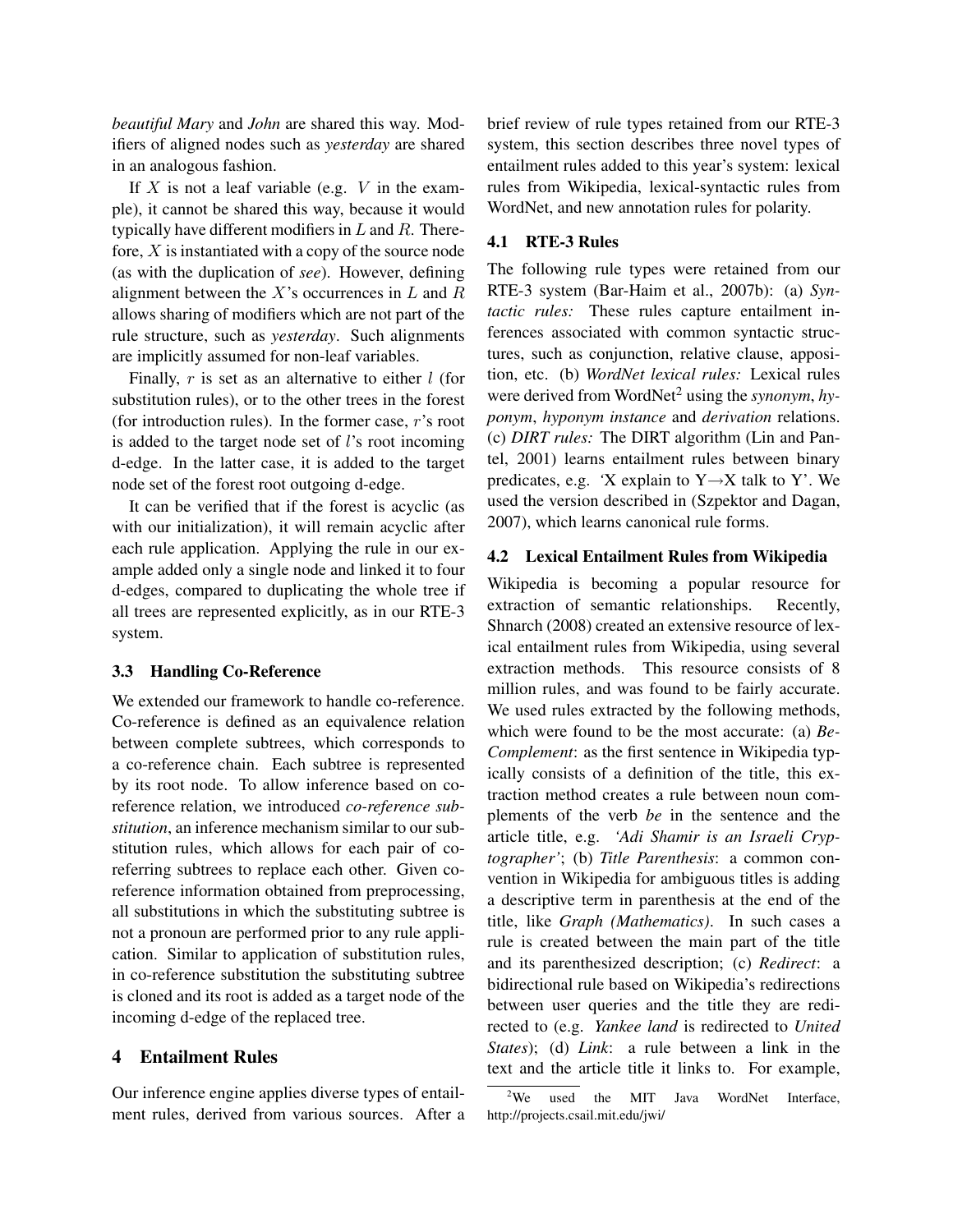*Gestaltist*  $\Rightarrow$  *Gestalt psychology*. These methods extracted about 5.5 million rules, with precision of about 80%.

# 4.3 Lexical Syntactic Rules from WordNet

WordNet (Fellbaum, 1998) is commonly used for inducing lexical entailment rules from relations such as hypernyms and synonyms. However, for rules between predicates, e.g. between verbs, there are benefits to using lexical-syntactic rules instead of lexical rules. First, some rules need also argument mapping (not just lexical substitution), e.g. *'buy Y for Z*  $\Rightarrow$  *pay Z for Y'.* Second, verbs connected by WordNet may have different allowed subcategorization frames, which may result in incorrect inferences due to changes of the argument roles. For example, from the text "*The car crashed the wooden fence*" we can incorrectly infer that "*The car broke*" using WordNet lexical rule '*crash* ⇒ *break*'.

Thus, where possible, we want to consider information about arguments as well when inducing rules between predicates from WordNet. We extract argument mapping between verbs from automatically generated corpus-based rule-set of entailment rules between templates. We use unary-DIRT as our learning method for such a rule-set (Szpektor and Dagan, 2008).

Predicates can be expressed not only by verbs, but also by nouns (nominalizations), e.g. *acquisition* and *employment*. WordNet contains relations between verbs and their related nominalizations, e.g. '*acquire* ↔ *acquisition*'. However, to use these relations we need argument mapping between the verb and its nominalizations. We extract these mappings from Nomlex-plus (Meyers et al., 2004), a database of about 6000 English nominalizations, together with the allowed sub-categorization frames for each nominalization. We thus generate rules from nouns to verbs and vice versa, e.g. '*X acquire Y*  $\Leftrightarrow$  *X*'s ac*quisition of Y*'. We also use hypernym relations between nouns to generate more rules between nouns and verbs and between verbs and verbs, e.g. '*homicide of X by Y*  $\Rightarrow$  *killing of X by Y*  $\Leftrightarrow$  *Y kill X*<sup>'</sup>.

Finally, we add allowed sub-categorization frames for each verb and nominalization, and require for lexical substitution rules between verbs or between a verb and its nominalization that both have the same frame. For example, 'break' can substitute

'crash' only when either both appear as transitive or both are intransitive. We obtain allowed subcategorization frames for verbs from WordNet frames and allowed frames for nominalizations from Nomlexplus.

# 4.4 Annotation Rules for Polarity

In addition to inference rules, our framework includes annotation rules, which do not generate new consequents, but add features to parse tree nodes. Annotation rules do not have an R, but rather each node of L may contain annotation features. If L is matched in a tree then the annotations are copied to the matched nodes. We use annotation rules to handle negation and modality phenomena. We achieve this by marking the *polarity* status on verbs and nouns, which may take the value of *positive*(+), *negative*(-) or *unknown(?)*. As section 6.1 explains further, we utilize polarity mismatch between  $H$  and  $F$ to detect non-entailment. Some examples of polarity annotation are shown below:

John called<sup>(+)</sup> Mary. John *didn't* call(−) Mary. John *forgot* to call<sup>(−)</sup> Mary. John *wanted* to call<sup>(?)</sup> Mary.

Annotation rules capture *negative* polarity that is expressed by verbal negation in its full or contracted form, as well as implied by certain determiners and nouns. In addition, based on the PARC polarity lexicon (Nairn et al., 2006), we created rules for special classes of verbs such as *forget* which induce negative polarity context, as in the example. *Unknown* polarity is expressed by the use of modal verbs, as well as conditional sentences and modal adverbials. We also compiled from VerbNet a list of verbs such as *want*, *suspect*, and *attempt* which indicate unknown polarity of their complement predicate, as in the above example. Annotation rules are applied to both  $H$ and the initial  $\mathcal F$  prior to any inference rule application, and the polarity feature is copied through the application of inference rules either as part of node copying or due to node alignment.

# 5 Search

Finding a sequence of entailment rules that derives the hypothesis from the text is a search problem, which we addressed in our system as follows. Sev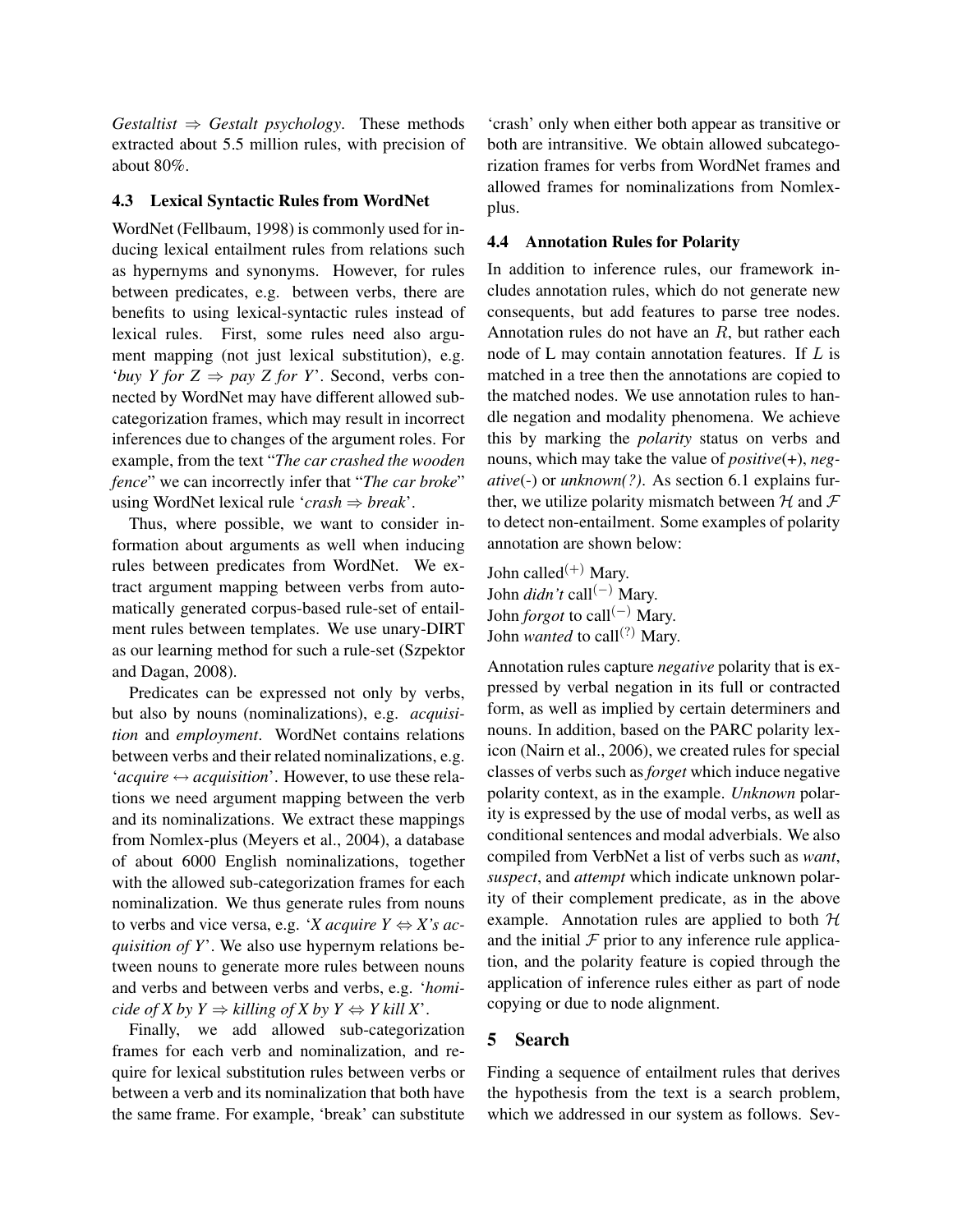eral iterations of rule application are performed, where at each iteration we first find all rule matches, and then apply all matched rules. To avoid repeated applications, we mark newly added nodes at each iteration, and in the next iteration consider only matches containing new nodes. We define two types of rule matches: *L-match*, where L is matched in  $F$  and *LR-match*, where *L* is matched in  $F$  and *R* is matched in  $H$ . LR-matches attempt to bridge between  $F$  and  $H$  in a single step, while L-matches allow chaining of rule applications, but substantially increase the search space. For our RTE-4 submission we first applied three iterations of L-matches using only syntactic rules<sup>3</sup>, followed by one iteration of LR-matches using all other rule types. In the future we plan to further experiment with other search strategies.

# 6 Feature Extraction and Classification

After entailment rules from various knowledge sources have been applied to  $F$ , features are extracted from the resulting  $(F, H)$  pair. Features can be broadly categorized into two subsets: (a) lexical features that solely depend on the lexical items in  $F$  and  $H$ , and (b) lexical-syntactic features that also take into account coverage of dependency relations in  $H$ .

# 6.1 Lexical Features

Coverage Features The following features check if the words in  $H$  are present in  $F$ . We assume that good lexical coverage should correlate well with entailment. The first five features measure the proportion of uncovered distinct verbs<sup>4</sup>/nouns/adjectives and adverbs/Named Entities/numbers in  $H$ . The last coverage feature measures the proportion of covered distinct words<sup>5</sup> in  $H$ .

Polarity Features We conjecture that mismatched polarity is indicative of non-entailment. Three binary features are thus extracted: (1) Whether there exists a noun/verb in  $H$  such that all its matches in  $\mathcal F$  have mismatching polarity. (2) Whether there exists a noun/verb in  $H$ , which has a match in  $F$ 

<sup>5</sup>Only the following Minipar parts-of-speech are taken into account: Verb, Noun, Adverb, Adjective and Other

with opposite polarity (i.e. *positive* vs. *negative*), but doesn't have a match with the same polarity. (3) Whether there exists a noun/verb in  $H$ , which has a match in  $\mathcal F$  with incompatible but non-opposite polarity (i.e. the polarity of one of the nouns/verbs is *unkonwn*), but doesn't have a match with the same polarity. Note that the first feature is the disjunction of the second and third features.

# 6.2 Local Lexical-Syntactic Features

Two types of local lexical-syntactic features are extracted: (a) predicate-argument features (b) edge coverage features.

**Predicate-argument features** If  $\mathcal F$  entails  $\mathcal H$ , then the predicates in H should be matched in  $\mathcal F$ along with their arguments. Predicates include verbs (aside for the verb "be") or subject complements in copular sentences (For example, *smart* in *Joseph is smart*). Arguments are the daughters of the predicate node in  $H<sup>6</sup>$ . Four features are computed for each  $(\mathcal{F}, \mathcal{H})$  pair. We categorize every predicate in  $H$  that has a match in  $F$  to one or more of four possible categories:

- 1. *complete match* a matching predicate exists in  $F$  with matching arguments and dependency relations.
- 2. *partial match* a matching predicate exists in  $F$  with some matching arguments and dependency relations.
- 3. *opposite match* a matching predicate exists in  $F$  with some matching arguments but incorrect dependency relations.
- 4. *no match* no matching predicate in  $\mathcal F$  has any matching arguments.

If some predicate is categorized as a *complete match* it will not be in any other category. Finally, we compute the four features for the  $(\mathcal{F}, \mathcal{H})$  pair: the proportion of predicates in H that have a *complete match* in  $F$ , and three binary features checking if there is any predicate in H categorized as a *partial match/opposite match/no match*. Since the *subject* and *object* arguments are crucial for textual entailment, we compute four similar features only for the subset of predicates which have these arguments (while ignoring other arguments).

 $3$ cf. section 4.1

<sup>&</sup>lt;sup>4</sup>The verb 'be' is discarded during features extarction

 $6$ When the dependent is a preposition or a clause we take the complement of the preposition or the head of the clause respectively as the dependent.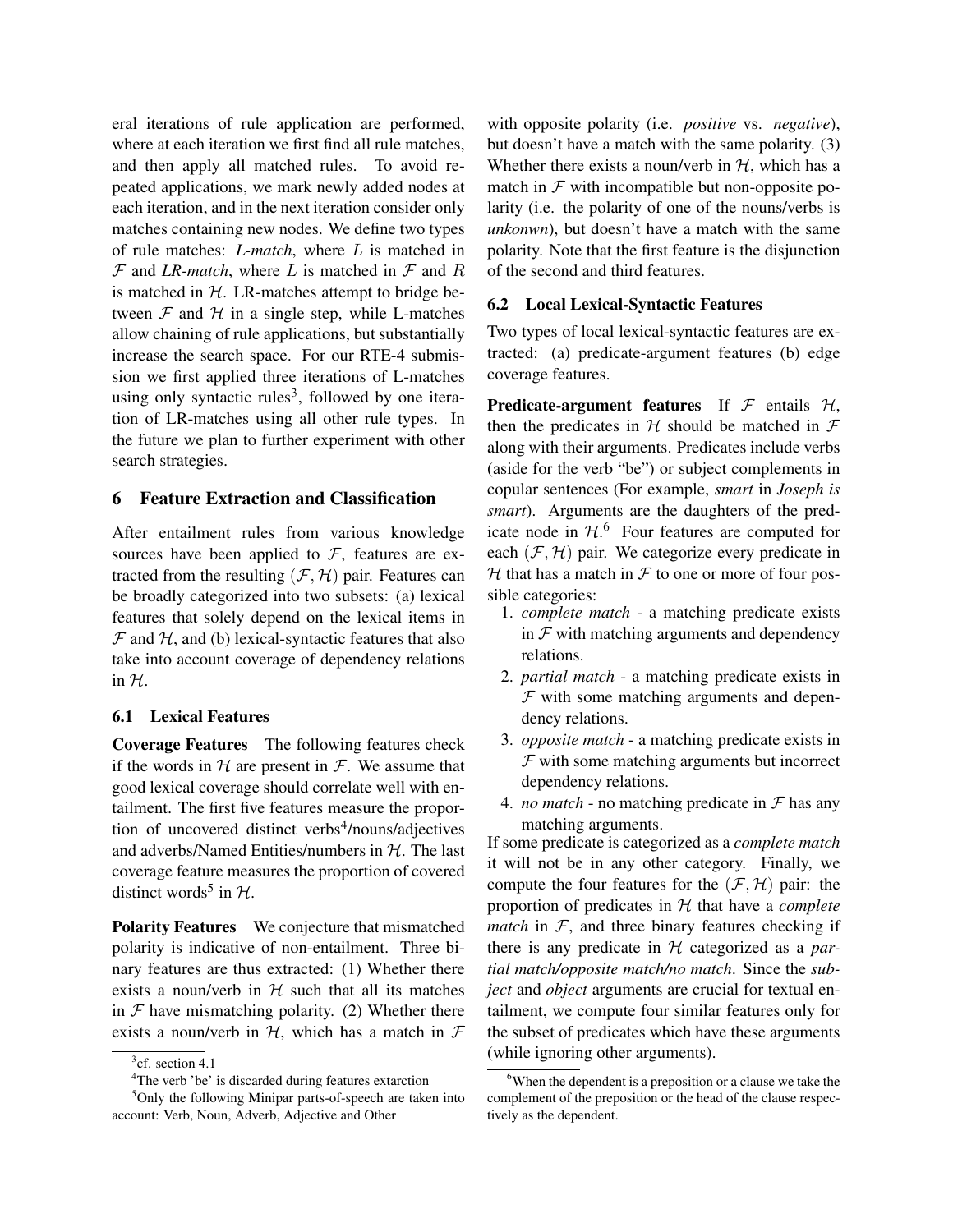**Edge coverage features** We say that an edge in  $H$ is *matched* in  $F$  if there is an edge in  $F$  with matching *relation*, *source* node and *target* node. We say an edge in H is *loosely-matched* if there is some path in F from a matching *source* node to a matching *target* node. Based on these definitions we extract two features: the proportion of H edges *matched/loosely matched* in F. 7

#### 6.3 Tree-Kernel Inspired Global Feature

All the lexical-syntactic features hitherto presented focus on local syntactic dependencies. We would like to compute the coverage of  $H$  by  $F$  for larger and more complex substructures. Kernel functions are often used to compute the similarity between complex structures such as dependency trees. Collins and Duffy (2001) introduced a dependency tree kernel, which measures the similarity between two trees by counting their common subtrees.

While the general idea of finding common subtrees seems attractive as an approximate syntactic measure, applying the dependency tree kernel measure as-is for textual entailment has several drawbacks: First, this measure, like any kernel function, is symmetric, while entailment is a directional relation: we want all  $H$  subtrees to be matched in  $F$ , but the opposite is not required. Second, the dependency tree kernel counts the number of times each H subtree appears in  $\mathcal F$  while we only wish to know if it appears in  $\mathcal F$  or not. This is important since  $\mathcal F$ may contain redundant structures resulting from rule application. Third, Collins and Duffy assign equal weight to all nodes in the dependency tree, while it is likely that the closer the node to the root, the more significant it is for entailment. Finally, we need to adapt the tree kernel measure to operate on a compact forest and a tree, rather than on a tree pair.

To address these issues, we have adapted the dependency tree kernel to our needs. We measure how well the subtrees in  $H$  are covered by  $F$ , weighted according to the proximity to the root of  $H$ . The feature is computed in two steps. First, we find for each pair of nodes  $n_H \in \mathcal{H}$  and  $n_F \in \mathcal{F}$  the maximalweight subtree rooted at  $n_H$  and  $n_F$ , with respect to some node weighting function, and store its weight

in a table. Note that unlike tree kernels, we do not count the number of common substructures<sup>8</sup>, but only consider the maximal-weight subtree. In the second step, we compute an overall structural coverage score based on these weights.

Table Construction For each node pair  $n_H \in$ H and  $n_F \in \mathcal{F}$ , we would like to compute  $MaxWght(n<sub>H</sub>, n<sub>F</sub>)$ , the maximal weight of a common subtree rooted at  $n_H$  and  $n_F$ . The weight of a subtree is the sum of its node weights, given by some node weighting function  $wght(n)$ . Specifically, we define  $wght(n)$  as 1+the height of H minus the distance of  $n$  from the root.

 $MaxW ght$  can be defined recursively as:

$$
MaxWght(n_H, n_F) = \begin{cases} 0 & \text{if } n_H \neq n_F \\ wght(n_H) + \\ BM(n_H, n_F) & \text{otherwise} \end{cases}
$$

where  $BM(n_H, n_F)$  is the weight of the best match of  $n_H$  daughter subrees in the daughter subtrees of  $n_F$ , formally defined as:

$$
BM(n_H, n_F) = \sum_{m \in matches(n_H, n_F)} \sum_{(h, f): m(h) = f, h \neq n_H} MaxWght(h, f)
$$

 $matches(n_H, n_F)$  is the set of all matches<sup>9</sup> in  $\mathcal{F}$ of any subtree composed of  $n_H$  and some subset (possibly empty) of its daughters, where  $n_H$  iteslf is mapped to  $n_F$ .

We efficiently compute  $MaxWght$  for each pair of nodes  $n_H \in \mathcal{H}$  and  $n_F \in \mathcal{F}$  bottom-up using dynamic programming. Notice that finding the best match cannot be done independently for each outgoing edge of  $n_H$ , otherwise multiple edges in  $H$ could be mapped to the same d-edge in  $F$ . Nevertheless, computing the best match can still be done efficiently since this is an instance of the *assignment problem*: we look for a match from edges in  $H$  to dedges in  $F$  that maximizes the weight of the match.

Feature Computation After computing the table, the global similarity GS can be computed. For each node  $n_H$  in  $H$ , we compute the maximal weight of a subtree rooted in  $n_H$  that is matched in F. GS is obtained by summing these weights over  $n_H$  nodes:

$$
GS(\mathcal{H}, \mathcal{F}) = \sum_{n_H \in \mathcal{H}} \max_{n_F \in \mathcal{F}} MaxWght(n_H, n_F)
$$

 $7$ We only look at a subset of the edges labeled with relevant dependency relations.

<sup>&</sup>lt;sup>8</sup>Though this could be easily computed.

<sup>&</sup>lt;sup>9</sup>cf. match definition in section 3.2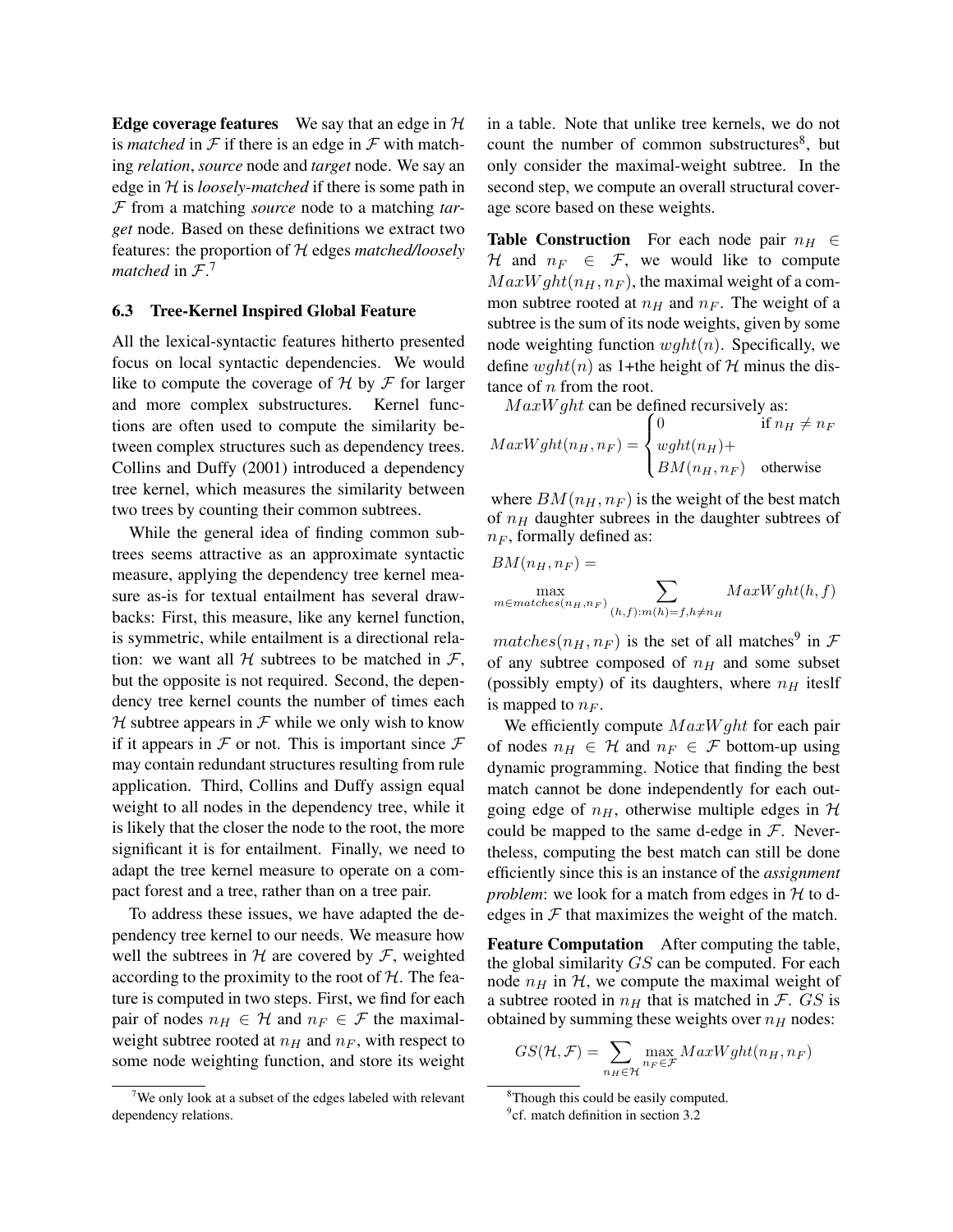and the final feature is simply the normalized similarity  $\frac{GS(\mathcal{H}, \mathcal{F})}{GS(\mathcal{H}, \mathcal{H})}$ .

#### 6.4 Feature Selection and Classification

We used 10-fold cross validation for feature selection and omitted the following four features from the final training set: We omitted the feature recording the proportion of uncovered distinct verbs from the coverage features. We omitted feature (1) and (3) from the polarity features. From the predicateargument features we omitted the binary feature recording *no match* instances. We used the SVMperf package (Joachims, 2005; Joachims, 2006) to train a linear kernel SVM and the WEKA package (Witten and Frank, 2005) to train a decision tree (J48) on the training set.

## 7 Evaluation and Analysis

Our system accuracy results for two-way entailment classification are summarized in Table 1. The first three rows correspond to the submitted runs. The rest of the results reported in this section were obtained with our current version of the system, which includes some minor fixes and improvements, using all the features (no feature selection). The results show that adding more training data does not improve accuracy. The best results were obtained when training only on the RTE-3 development set (row 4), improving over our best submitted run by 2.1%. SVM was found to perform a little better than the J48 decision tree.

In order to better understand the impact of each inference type, including the entailment rule bases and co-reference substitution, we conducted additional experiments, summarized in Table 2. The results for ablation tests in which we excluded each of the inference types and measured accuracy loss are shown in rows 1-7. Each of the entailment rule bases contributed to the overall accuracy, while coreference substitution somewhat degraded the accuracy, probably because the quality of the NP coreference resolution tool we used is not sufficient yet. Without co-reference, accuracy is improved to 61.1%. Row 8 shows the accuracy drop resulting from skipping inference altogether, that is, classification is performed right after preprocessing. Thus, the overall contribution of rule-based inference (without co-reference) is 3.4%. Furthermore, we found that inference increased the average node coverage of  $H$  in  $F$  from 68% to 76%, and average edge coverage from 26% to 35%. Overall, the contribution of knowledge-based inference is substantial. We also tested our system on RTE-3, and obtained quite competitive results: compared to our 66.6%, only 3 teams out of the 26 who participated in RTE-3 scored higher than 67%, and three more systems scored around 67%.

Compared to our RTE-3 system, the RTE-4 system works faster by an order of magnitude, while applying substantially more entailment rules. In future work we plan to conduct further experiments to quantify the impact of the compact forest data structure on inference efficiency in terms of execution time and memory consumption.

| #              | Classifier | <b>Training Set</b> | Accuracy |
|----------------|------------|---------------------|----------|
|                | <b>SVM</b> | $D2+D3+T2+T3$       | 58.3%    |
| $\mathfrak{D}$ | J48        | $D2+D3+T2+T3$       | 57.3%    |
| 3              | <b>SVM</b> | $D3+T3$             | 58.4%    |
|                | <b>SVM</b> | D3                  | $60.5\%$ |

Table 1: Results on RTE-4 test set (2-way entailment classification). D2 denotes RTE-2 development set, T3 is RTE-3 test set, etc.

| # | Inference Type      | $\triangle$ Accuracy |
|---|---------------------|----------------------|
| 1 | WordNet (Lexical)   | 0.8%                 |
| 2 | WordNet (Lex. Syn.) | $0.7\%$              |
| 3 | Wikipedia           | 1.0%                 |
| 4 | <b>DIRT</b>         | $0.9\%$              |
| 5 | Syntactic           | 0.4%                 |
| 6 | Polarity            | $0.9\%$              |
| 7 | Co-reference        | $-0.6%$              |
| Ջ |                     | 2.8%                 |

Table 2: Contribution of various inference types. Rows 1-7 show accuracy loss obtained for removing each inference type (ablation tests). Row 8 shows accuracy loss obtained for skipping inference altogether.

## 8 Conclusion

The main contribution of the current work is a new data structure for inference over parse trees, which is both efficient and semantically sound. Using this data structure, we were able to integrate many entailment rules from diverse sources, and show their